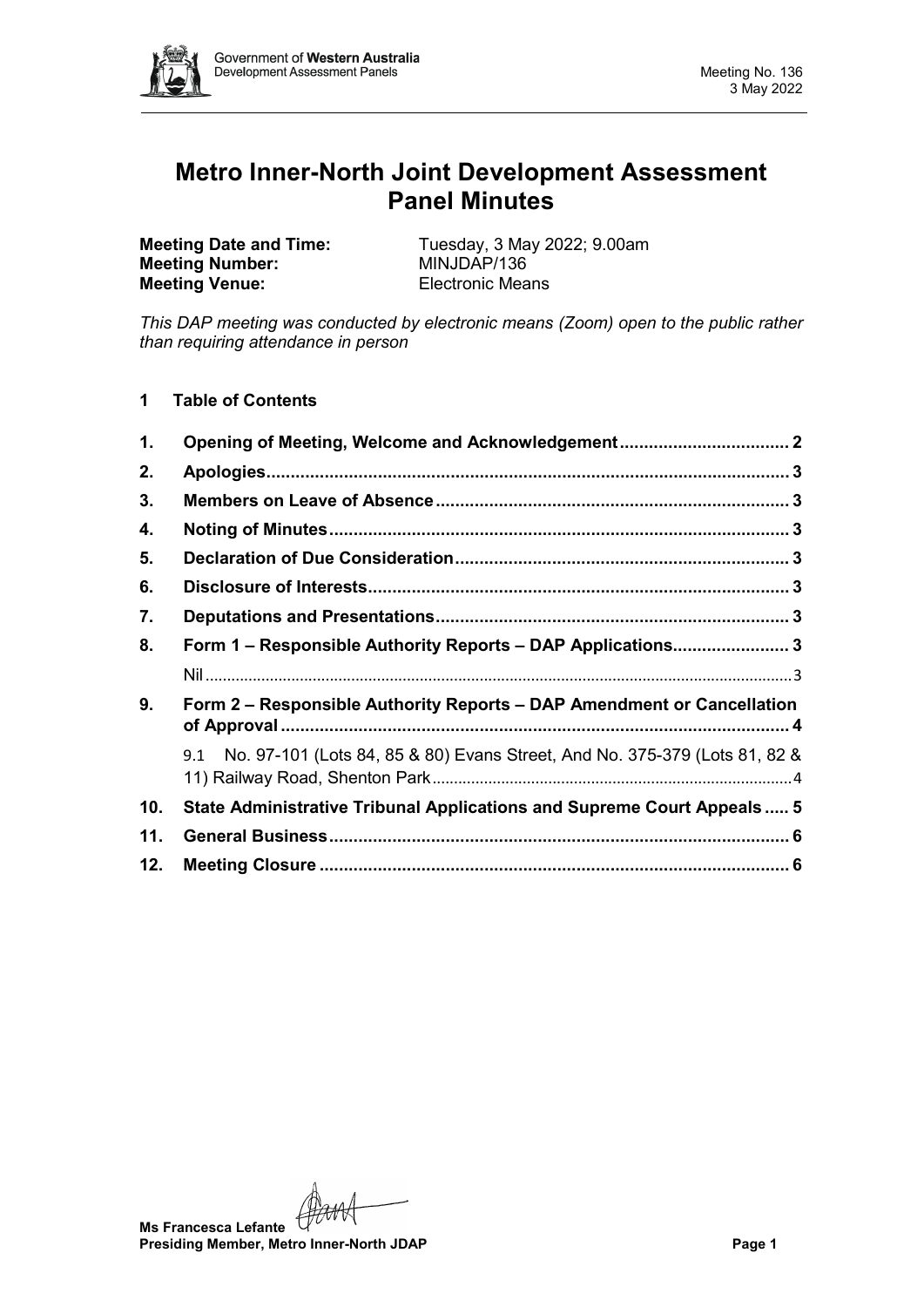

# **Attendance**

# **DAP Members**

Ms Francesca Lefante (Presiding Member) Ms Lee O'Donohue (Deputy Presiding Member) Mr John Syme (Third Specialist Member) Cr Rick Powell (Local Government Member, City of Subiaco) Cr Gary Kosovich (Local Government Member, City of Subiaco)

# **Officers in attendance**

Mr Brendan Phillips (City of Subiaco) Mr Alexander Petrovski (City of Subiaco) Mr Anthony Denholm (City of Subiaco)

## **Minute Secretary**

Ms Ashlee Kelly (DAP Secretariat) Ms Zoe Hendry (DAP Secretariat)

## **Applicants and Submitters**

Mr Murray Casselton (element) Mr Lionel Macwhinney (DKO) Mr Domenic Nardelli (WFM) Dr Linda Rogers Mr Peter McDonald

## **Members of the Public / Media**

There were 2 members of the public in attendance.

Mr Lloyd Gorman from POST Newspapers and Ms Nadia Budihardjo from Community News were in attendance.

# <span id="page-1-0"></span>**1. Opening of Meeting, Welcome and Acknowledgement**

The Presiding Member declared the meeting open at 9.01am on 3 May 2022 and acknowledged the traditional owners and paid respect to Elders past and present of the land on which the meeting was being held.

The Presiding Member announced the meeting would be run in accordance with the DAP Standing Orders 2020 under the *Planning and Development (Development Assessment Panels) Regulations 2011.*

**Ms Francesca Lefante**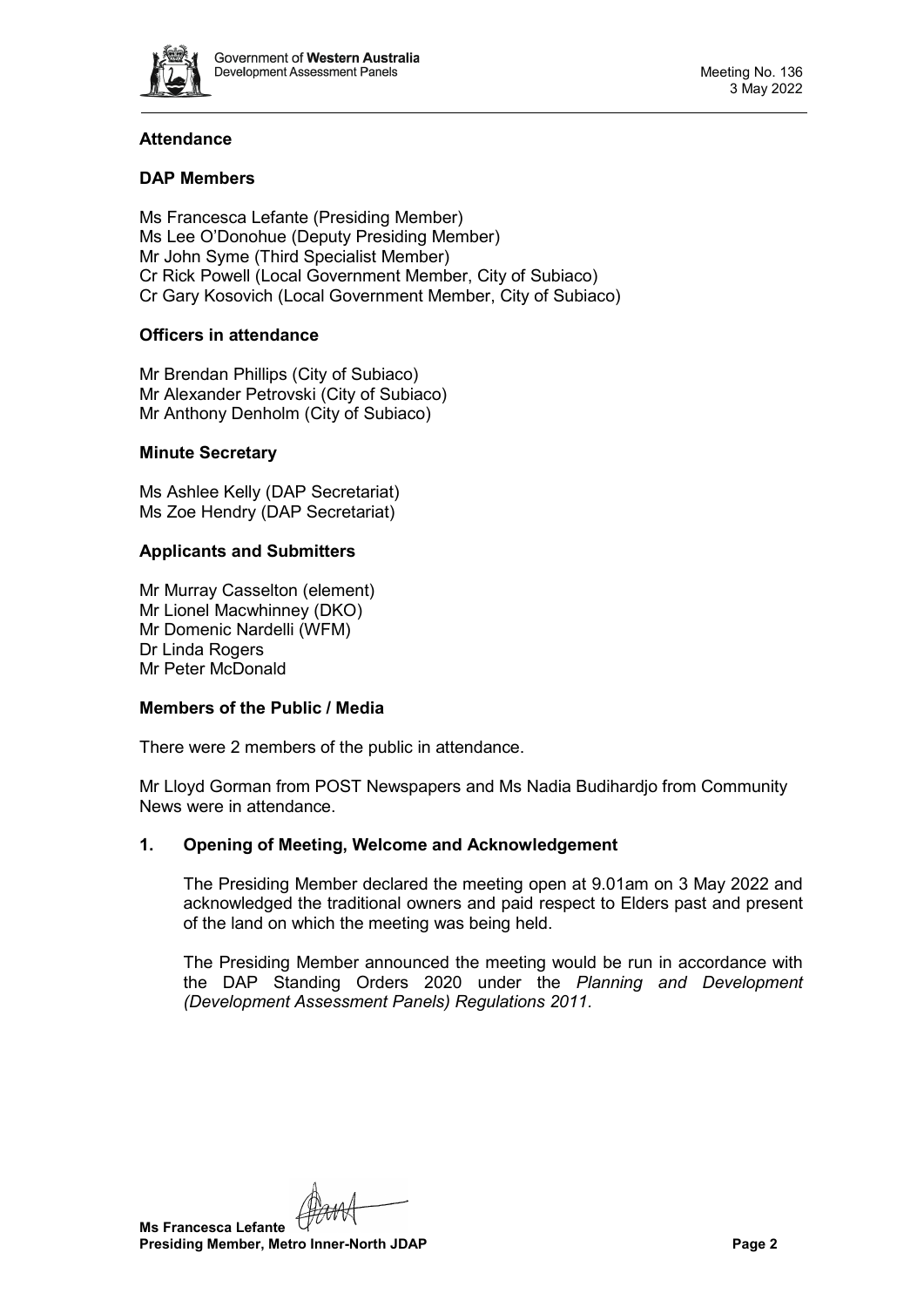

# **1.1 Announcements by Presiding Member**

The Presiding Member advised that in accordance with Section 5.16 of the DAP Standing Orders 2020 which states *'A person must not use any electronic, visual or audio recording device or instrument to record the proceedings of the DAP meeting unless the Presiding Member has given permission to do so.',* the meeting would not be recorded.

This meeting was convened via electronic means (Zoom). Members were reminded to announce their name and title prior to speaking.

#### <span id="page-2-0"></span>**2. Apologies**

Nil

## <span id="page-2-1"></span>**3. Members on Leave of Absence**

Nil

## <span id="page-2-2"></span>**4. Noting of Minutes**

DAP members noted that signed minutes of previous meetings are available on the [DAP website.](https://www.dplh.wa.gov.au/about/development-assessment-panels/daps-agendas-and-minutes)

## <span id="page-2-3"></span>**5. Declaration of Due Consideration**

All members declared that they had duly considered the documents.

#### <span id="page-2-4"></span>**6. Disclosure of Interests**

Nil

# <span id="page-2-5"></span>**7. Deputations and Presentations**

- **7.1** Dr Linda Rogers addressed the DAP against the recommendation for the application at Item 9.1.
- **7.2** Mr Peter McDonald addressed the DAP against the recommendation for the application at Item 9.1.
- **7.3** Mr Murray Casselton addressed the DAP in support of the recommendation for the application at Item 9.1 and responded to questions from the panel.
- **7.4** Mr Lionel Macwhinney (DKO) responded to questions from the panel.
- **7.5** The City of Subiaco Officers addressed the DAP in relation to the application at Item 9.1 and responded to questions from the panel.

# <span id="page-2-7"></span><span id="page-2-6"></span>**8. Form 1 – Responsible Authority Reports – DAP Applications**

Nil

**Ms Francesca Lefante Presiding Member, Metro Inner-North JDAP Page 3**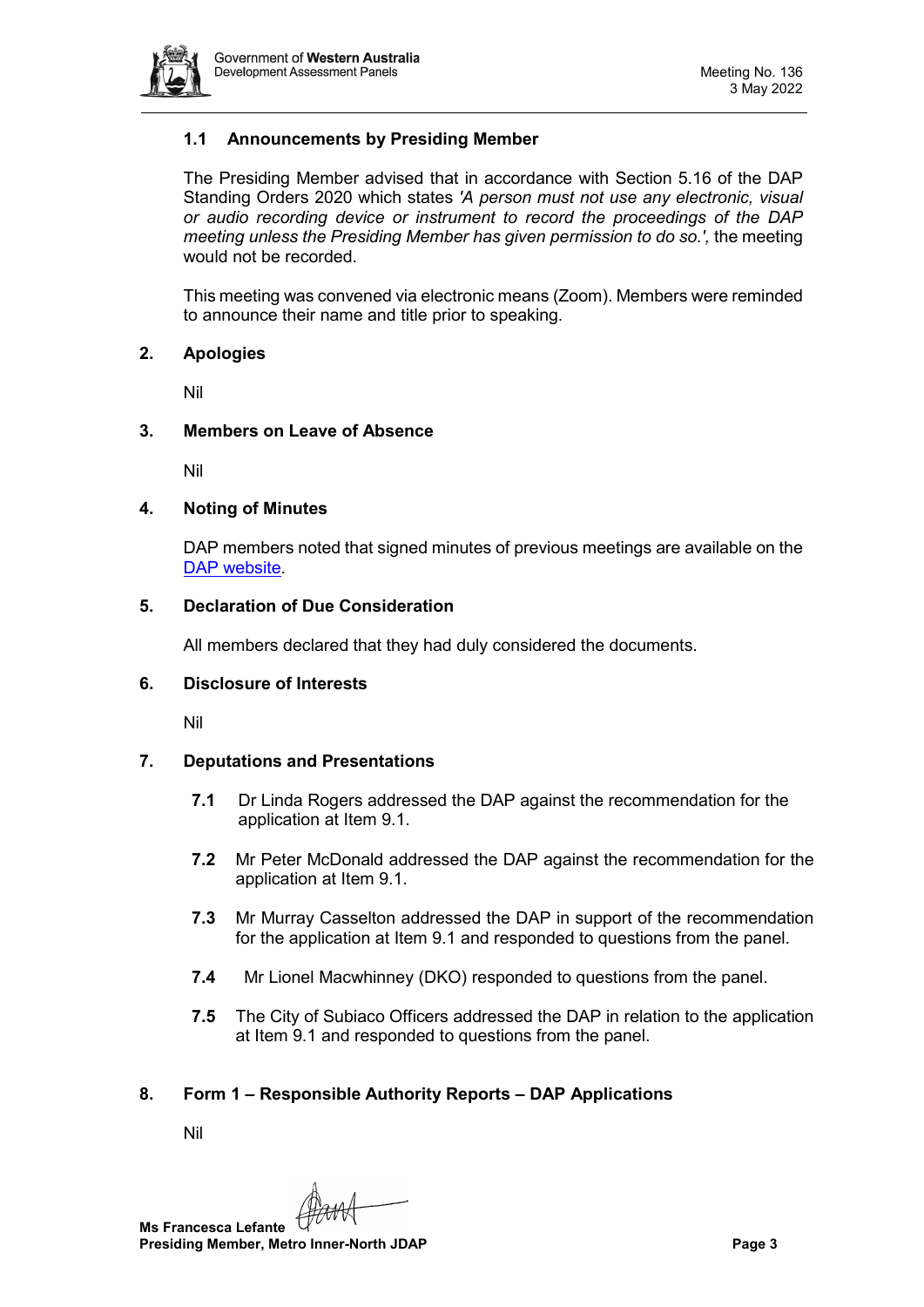

## <span id="page-3-0"></span>**9. Form 2 – Responsible Authority Reports – DAP Amendment or Cancellation of Approval**

# <span id="page-3-1"></span>**9.1 No. 97-101 (Lots 84, 85 & 80) Evans Street, And No. 375-379 (Lots 81, 82 & 11) Railway Road, Shenton Park**

| Development Description:<br><b>Proposed Amendments:</b> | <b>Six Storey Mixed Use Development</b><br>Minor alterations, reconfiguration of internal<br>layouts, increase in car parking bays (6 storey<br>mixed use development) and changes to<br>conditions of approval |  |  |
|---------------------------------------------------------|-----------------------------------------------------------------------------------------------------------------------------------------------------------------------------------------------------------------|--|--|
| Applicant:                                              | element                                                                                                                                                                                                         |  |  |
| Owner:                                                  | <b>MW</b> Investments                                                                                                                                                                                           |  |  |
| Responsible Authority:<br>DAP File No:                  | City of Subiaco<br>DAP/20/01923                                                                                                                                                                                 |  |  |

## **REPORT RECOMMENDATION**

**Moved by:** Mr John Syme **Seconded by:** Cr Gary Kosovich

It is recommended that the Metro Inner-North Development Assessment Panel resolves to:

- 1. **Accept** that the DAP Application reference DAP/20/01923 as detailed on the DAP Form 2 dated 12 January 2022 is appropriate for consideration in accordance with regulation 17 of the *Planning and Development (Development Assessment Panels) Regulations 2011*;
- 2. **Approve** DAP Application reference DAP/20/01923 and accompanying plans dated 25 March 2022 (DA200 Rev A, DA201 Rev B, DA202 Rev F, DA203 Rev G, DA204 Rev F, DA205 Rev F, DA206 Rev F, DA207 Rev F, DA208 Rev F, DA209 Rev F, DA210 Rev G, DA211 Rev F, DA212 Rev F, DA213 Rev F, DA214 Rev F, DA215 Rev F, DA216 Rev F, DA217 Rev F, DA218 Rev F, DA219 Rev F, DA220 Rev F, DA221 Rev F, DA222 Rev F, DA300 Rev F, DA301 Rev F, DA302 Rev F, DA303 Rev F, DA304 Rev F, DA305 Rev F, DA306 Rev F) in accordance with Clause 68 of Schedule 2 (Deemed Provisions) of the *Planning and Development (Local Planning Schemes) Regulations 2015*, and the provisions of Local Planning Scheme No. 5, subject to the following conditions:

## **Amended Conditions**

4. Prior to the issue of a building permit, the applicant is to demonstrate incorporation of water efficient irrigation systems and water harvesting or re-use technologies within the development, to the satisfaction of the City of Subiaco.

**Ms Francesca Lefante**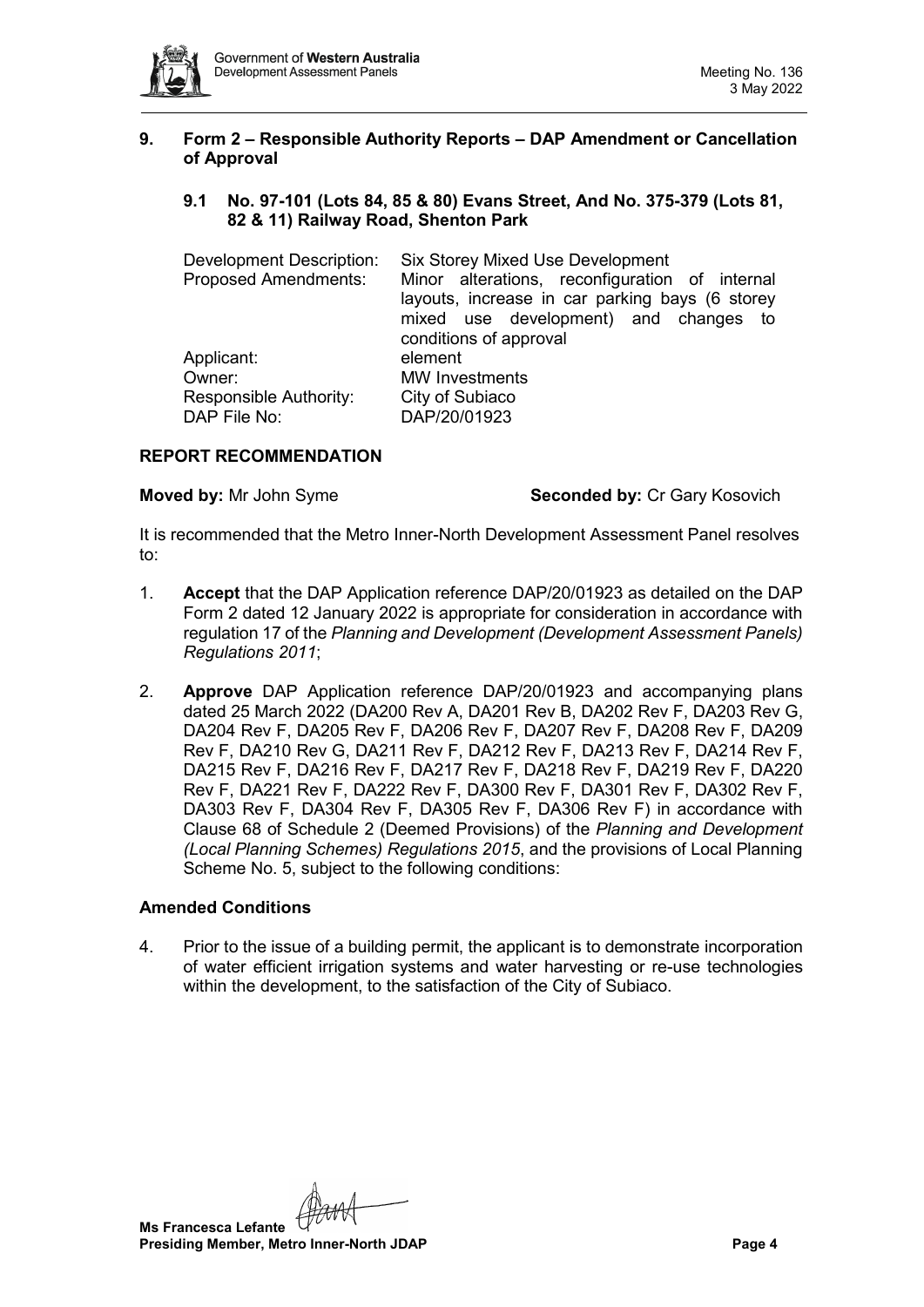

# **New Advice Note(s):**

xii. *The applicant is advised that this approval only relates to development within the cadastral boundaries of the site, and does authorise any modifications proposed to the verge or road network. The applicant will need to apply for a separate approval with the City for any verge or road modifications as part of the plans provided. For further information, please contact the City's Transport and Infrastructure Development department on 9237 9200 or via [city@subiaco.wa.gov.au.](mailto:city@subiaco.wa.gov.au)* 

All other conditions and advice notes in the original approval remain and must be satisfied in full unless otherwise altered by the JDAP or the City of Subiaco.

# **The Report Recommendation was put and CARRIED UNANIMOUSLY.**

**REASON:** Panel members were of the opinion that the changes proposed by the amended plans, relative to the overall development satisfied the provisions of DAP Regulation 17, and accordingly, the JDAP has jurisdiction to determine the proposal. The changes from the design and increased onsite carparking by way of car stackers is considered appropriate with noise mitigated through solid building basement wall, setback with landscaping and vehicle access point.

Consideration was given to the comments provided by the applicant, submissions and RAR comments, development design, scale, and lot configuration and size. The Panel members formed the opinion that the inclusion of water harvesting or reuse technologies in some form is reasonable and appropriate to be accommodated on the site and accordingly support the inclusion of modified condition 4 as contained in the RAR.

On balance the Panel members supported the minor changes to the proposal, including the reasons and modified conditions as contained in the RAR.

# <span id="page-4-0"></span>**10. State Administrative Tribunal Applications and Supreme Court Appeals**

| <b>Current SAT Applications</b>    |                               |                                                                                                                                                |                                                                  |                       |  |
|------------------------------------|-------------------------------|------------------------------------------------------------------------------------------------------------------------------------------------|------------------------------------------------------------------|-----------------------|--|
| File No. &<br><b>SAT</b><br>DR No. | <b>LG</b><br><b>Name</b>      | <b>Property Location</b>                                                                                                                       | <b>Application</b><br><b>Description</b>                         | <b>Date</b><br>Lodged |  |
| DAP/19/01651<br>DR160/2020         | City of<br><b>Nedlands</b>    | Lot 1 (80) Stirling<br>Highway, Lots 21-<br>23(2, 486)<br>Florence Road and<br>Lots 33 & 33 (9&7)<br><b>Stanley Street,</b><br><b>Nedlands</b> | <b>Shopping Centre</b>                                           | 21/07/2020            |  |
| DAP/21/02084<br>DR9/2022           | City<br>of<br><b>Nedlands</b> | (99)<br>541<br>Lot<br>Broadway,<br><b>Nedlands</b>                                                                                             | Mixed<br>use<br>development<br>comprising 21 units<br>and a cafe | 14/01/2022            |  |

The Presiding Member noted the following SAT Applications -

**Ms Francesca Lefante Presiding Member, Metro Inner-North JDAP Page 5**